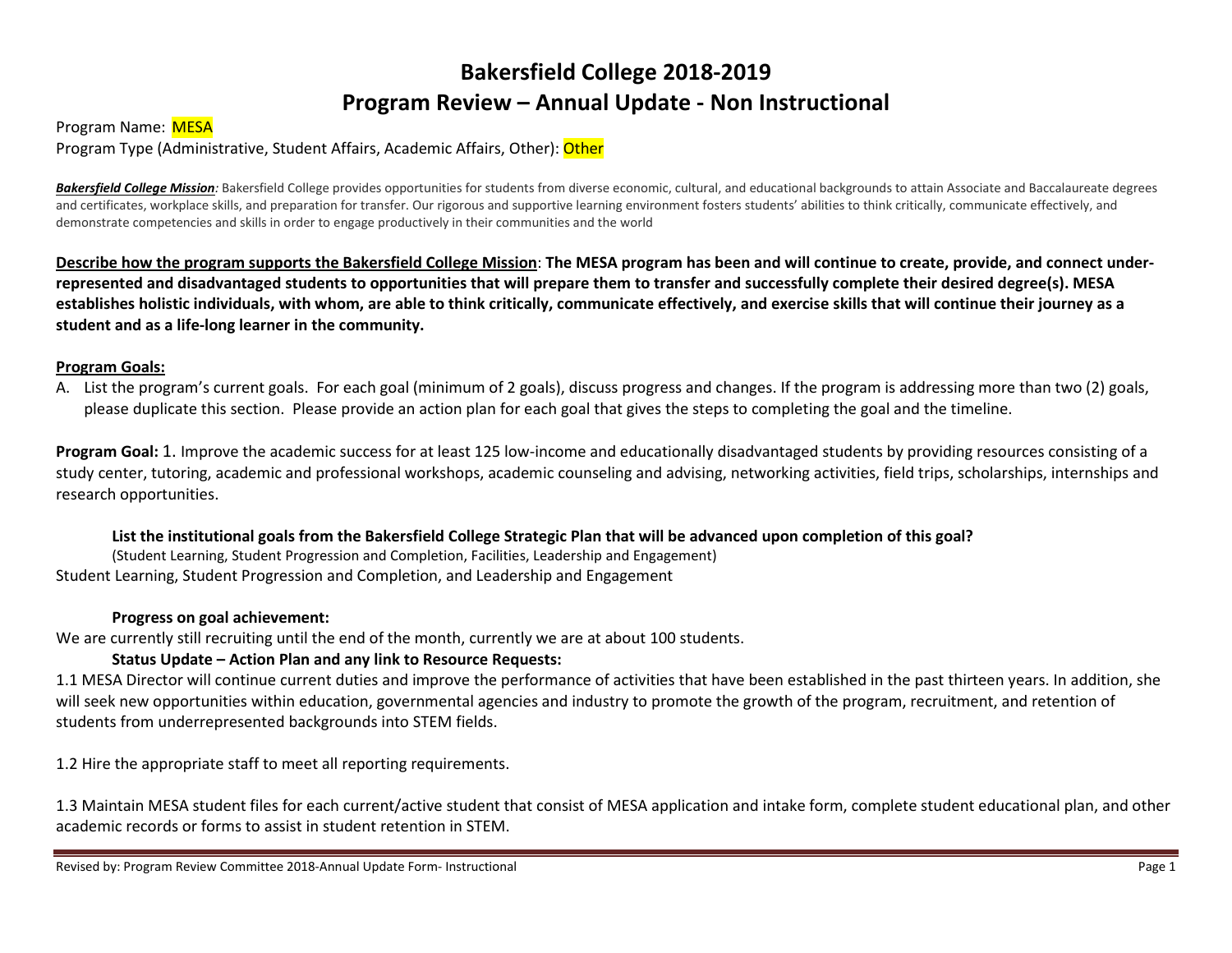**Program Goal:** 2. Implement at least 5 efficient processes and practices and utilize existing college transfer centers to garner greater MESA student transfers to four-year colleges and universities.

#### **List the institutional goals from the Bakersfield College Strategic Plan that will be advanced upon completion of this goal?**

(1. Student Learning, 2. Student Progression and Completion, 3. Facilities, 4. Leadership and Engagement) Student Learning, Student Progression and Completion, Facilities, and Oversight and Accountability

#### **Progress on goal achievement:**

We have referred and connected our students with other programs, such as EOP&S and with Marissa Marquez, so they are able to obtain information from multiple avenues, some more specific than others. UC transfer admission advisors presented and conducted one-one appointments with students at the STEM center.

#### **Status Update – Action Plan and link to Resource Requests**

2.1 Counseling for MESA students will be provided by current MESA Counselor, M.A. Merissa Paulson, on a part-time basis or by the BC STEM counselors, engineering counselor and Transfer counselor.

2.2 MESA, STEM, and Transfer counselors will develop transfer pathways and Transfer Agreement Guarantee (TAG).

2.3 Individualized institution information for transfer and selection criteria will be provided to all 125 MESA enrolled students and ASEM students.

2.4 Engineering Liaison Council (ELC) meetings will be attended by the Engineering Faculty sponsor, MESA Director, or MESA/STEM Counselor to ensure all new information regarding ELC and transferability is up-to-date with MESA staff.

**Program Goal 3:** Implement strategies to increase the rate at which MESA students are deemed transfer ready in Science, Technology, Engineering, and Mathematics (STEM) majors by at least 1.5% every academic year.

## **List the institutional goals from the Bakersfield College Strategic Plan that will be advanced upon completion of this goal?**

(Student Learning, Student Progression and Completion, Facilities, Leadership and Engagement) Student Learning, Student Progression and Completion, Facilities, Oversight and Accountability, and Leadership and Engagement

## **Progress on goal achievement:**

MESA director has met with 50% of the MESA program enrolled students. MESA counselor will be meeting the other 50% and it is in progress.

**Status Update – Action Plan and any link to Resource Requests:**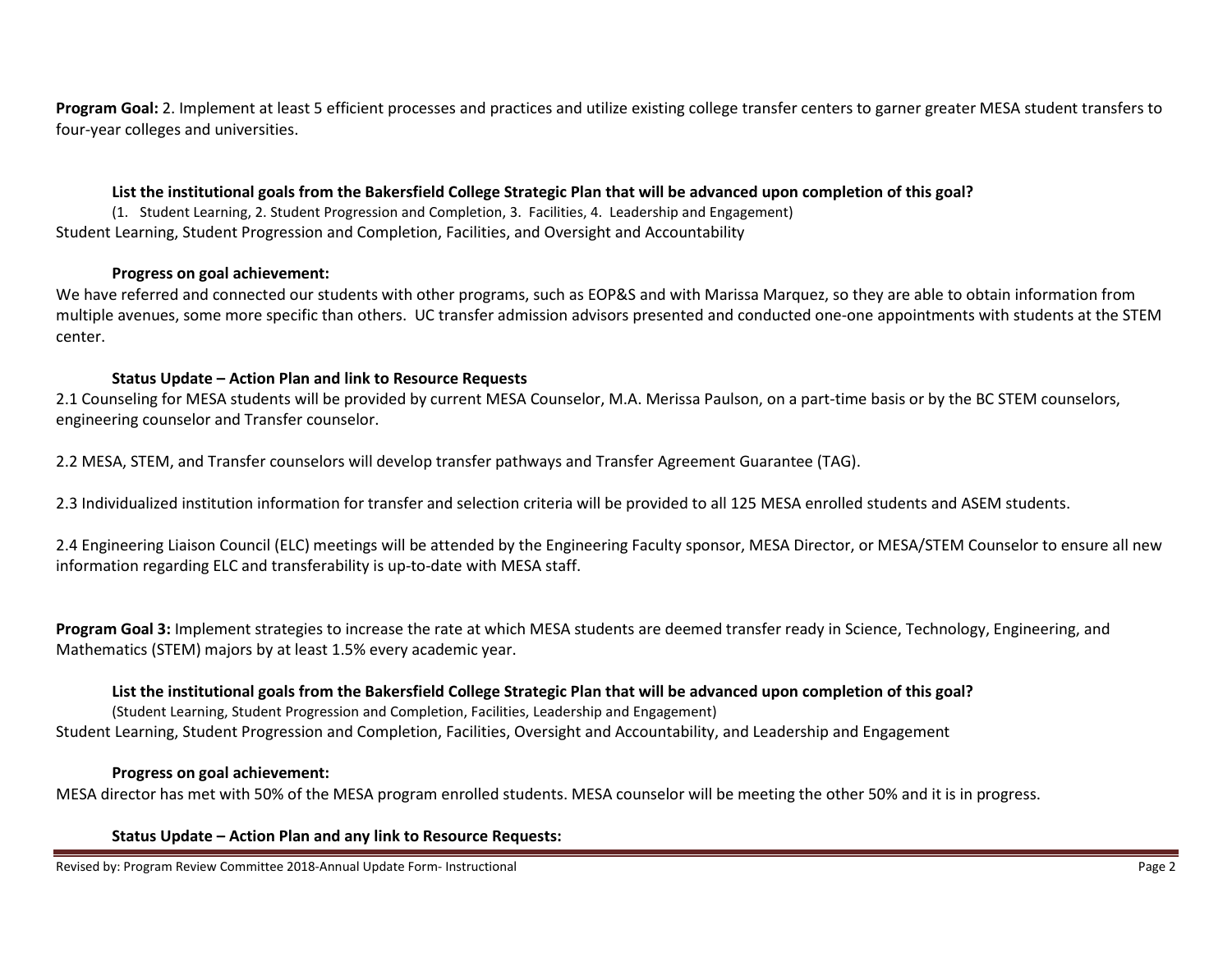3.1 As a result of attending ELC meetings, the MESA Director, MESA Counselor, and Faculty sponsor will contribute knowledge to the Transfer Model Curriculum.

3.2 MESA students must attend mandatory meetings with the MESA Counselor or MESA Director to reevaluate student educational plan each semester. 3.3 Maintain close working relations with BC transfer center and transfer four-year institution as well as visit one four-year institution per academic year.

**Program Goal 4:** Improve the academic performance of 125 MESA students. (On-going)

**List the institutional goals from the Bakersfield College Strategic Plan that will be advanced upon completion of this goal?** 

(Student Learning, Student Progression and Completion, Facilities, Leadership and Engagement)

Student Learning, Student Progression and Completion

## **Progress on goal achievement:**

MESA is providing STEM Academic Excellence Workshops (AEWs) and STEM specific tutoring, this is on-going throughout the academic year.

# **Status Update – Action Plan and any link to Resource Requests:**

4.1 Tutoring services will also be provided in the center. The center is equipped with white boards, printers, copier, and LCD board for MESA students.

4.2 MESA Director will train and schedule tutoring and Academic Excellence Workshops (AEW) hours for each semester. AEWs will be offered in the center as well in gatekeeping courses.

4.3 Provide an academic model that supports critical thinking and a STEM learning culture for all student enrolled in the program.

4.4 Carry on to provide support where necessary, and make sure the correct resources are in place for academic success, and work with the MESA Counselor to ensure we have a team process for serving students as a whole.

4.5 Coordinate and collaborate with student services on campus by providing STEM specific information and academic resources to counselors, advisors, and faculty for student retention and course completion

**Program Goal 5:** Increase the leadership skills and raise educational expectations of 125 MESA students.

## **List the institutional goals from the Bakersfield College Strategic Plan that will be advanced upon completion of this goal?**

(Student Learning, Student Progression and Completion, Facilities, Leadership and Engagement)

Student Learning, Student Progression and Completion, and Leadership and Engagement

## **Progress on goal achievement:**

MESA students will be attending the Student Leadership Conference in October, located in Los Angeles.

## **Status Update – Action Plan and any link to Resource Requests:**

5.1 MESA Orientation course will be offered and required in a series of student development workshops throughout the academic year for all MESA students. Workshops will be occurring once a week for 12 weeks and will cover various student development topics.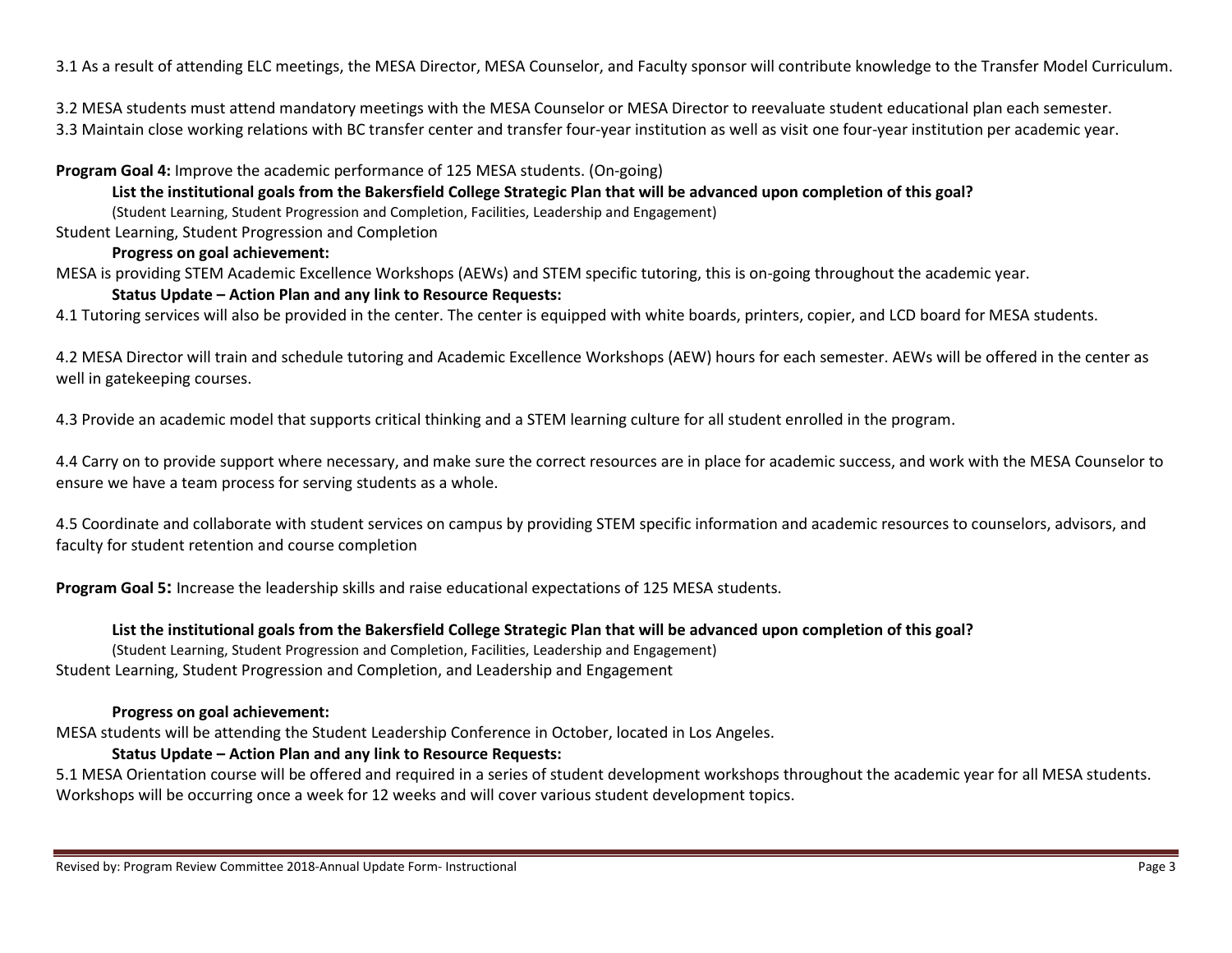5.2 Professional workshops will also be presented by various national professional organizations and there will be opportunities to attend national conferences. Local schools and their organizations will also be included with MESA students in STEM involvement at the community level.

5.3 MESA will continue to host the STEM & Pre-Health Conference in collaboration with a four-year institution, which will provide various resources for community members.

**Program Goal 6:** Strengthen relationships with educators, prospective employers in business and industry to establish student internships, scholarships and other career opportunities for at least 125 MESA students.

# **List the institutional goals from the Bakersfield College Strategic Plan that will be advanced upon completion of this goal?**

(Student Learning, Student Progression and Completion, Facilities, Leadership and Engagement)

Student Progression and Completion, Facilities, Oversight and Accountability, and Leadership and Engagement

## **Progress on goal achievement:**

STEM professors are conducting their office hours at the STEM center. Additionally, MESA offers a mentoring program with professionals in the industry, this is in progress. MESA has established new partnership with NASA, Ames Research Center, and will continue collaboration with USDA NRCS and BLM student internships and scholarships.

## **Status Update – Action Plan and any link to Resource Requests:**

6.1 MESA has established strong relationships with faculty and local industry. The BC-MESA board and active industry representatives include over 20 partners. MESA has also established a campus-wide network with the Director of Extended Opportunity Programs & Services (EOPS), Financial Aid, and Admissions and Record to improve the performance and outcomes of the MESA Program and grant.

6.2 MESA Director will be involved with a campus-wide council that also includes Faculty Sponsor, and representatives from the following departments: Articulation, Matriculation, Counseling, Tutorial Services, EOPS, and Financial Aid.

**Program Goal 7:** Continue partnerships with MESA Engineering Programs (MEP), MESA Schools Programs (MSP), California Alliance for Minority Participation, or similar programs in an effort to provide

## **List the institutional goals from the Bakersfield College Strategic Plan that will be advanced upon completion of this goal?**

(Student Learning, Student Progression and Completion, Facilities, Leadership and Engagement)

Student Progression and Completion, and Leadership and Engagement

# **Progress on goal achievement:**

The program will continue collaboration with California State Poly Technical, San Luis Obispo and Fresno state.

# **Status Update – Action Plan and any link to Resource Requests:**

7.1 MESA students will collaborate with MEPs across California and Multicultural Engineering Programs and STEM Programs from Cal Poly SLO & Pomona, CSU Fresno, and CSU Bakersfield. MESA has established liaison relationships with MEPs from San Jose State University and CSU Fresno.

7.2 Promote community partnerships with industry by providing a life learning experience via mentors from professionals in STEM fields.

**Program Goal 8:** Implement strategies to collaborate with campus programs such as Student Equity (SB 860) and Student Success and Support Act (SB1456) to leverage additional resources and opportunities for 125 MESA students, and to ensure that MESA is integrated into the campus culture and infrastructure.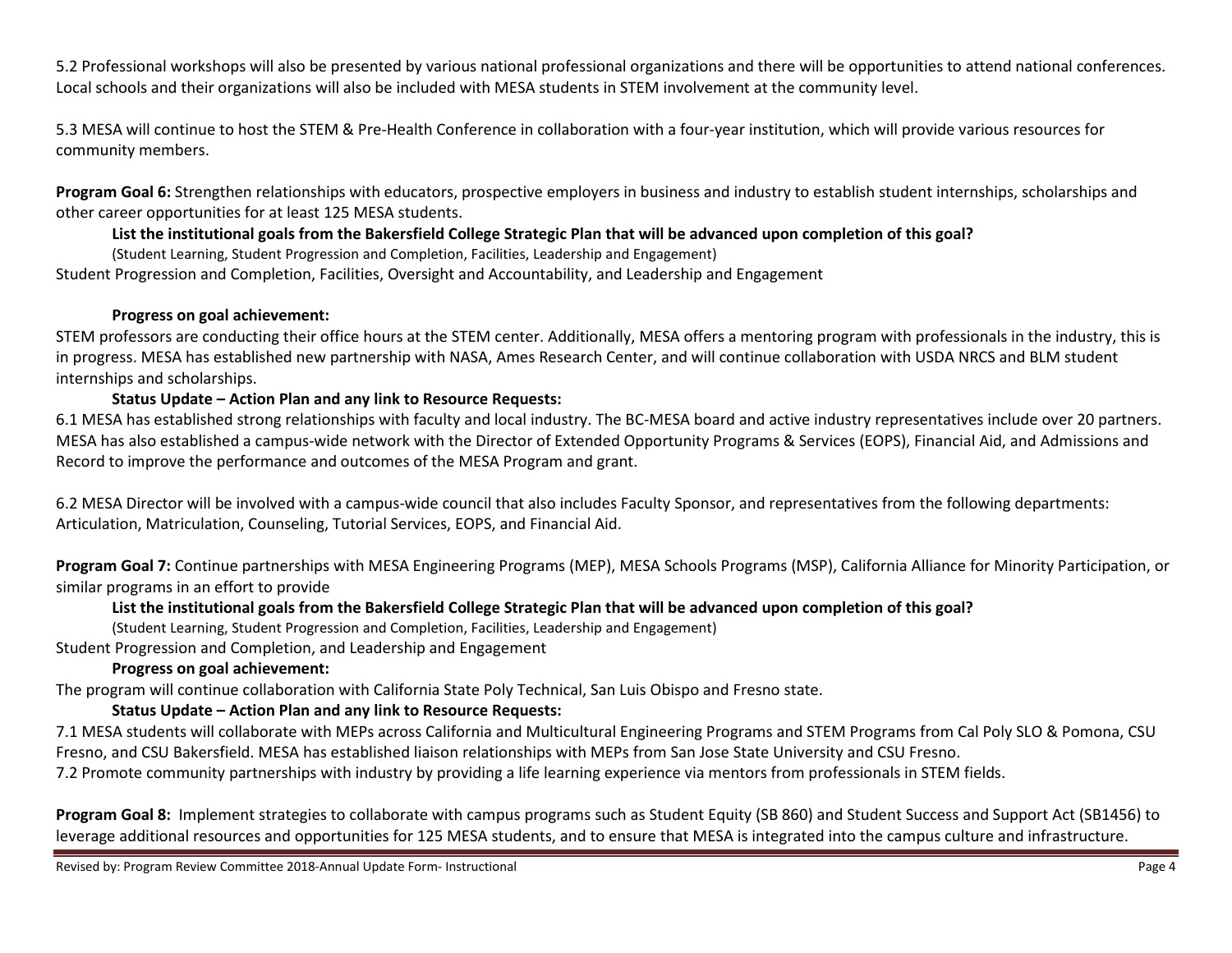## **List the institutional goals from the Bakersfield College Strategic Plan that will be advanced upon completion of this goal?**

(Student Learning, Student Progression and Completion, Facilities, Leadership and Engagement) Student Progression and Completion, Oversight and Accountability, and Leadership and Engagement

#### **Progress on goal achievement:**

Student Equity supported MESA counselor for academic and student success implemented through the academic year.

#### **Status Update – Action Plan and any link to Resource Requests:**

8.1 MESA aligns with BC's Student Equity Plan by identifying success indicators and by having its own Student Success Scorecard and comparing it to BC's. Success indicators include access, course completion (retention), ESL & basic skills completion, degree & certificate completion, and transfer.

8.2 MESA Counselor will work with students in creating a student educational plan and monitor students' progress each semester. Additional support services will be offered to MESA students as needed.

8.3 MESA will conduct a series of high school outreach presentations in classrooms catering to specific groups and attending career fairs representing the MESA program. Prior to program admission, MESA will identify students who need additional support services and refer them to such resources. Lastly, implementing semester progress report checks will allow MESA students to track their progress in their courses.

8.4 MESA will establish expectations and requirements upon admitting each student. MESA will support students in declaring a STEM degree of their interest and assist in career pathways.

## B. List new or revised goals (if applicable) **Program Goal:**

**List the institutional goals from the Bakersfield College Strategic Plan that will be advanced upon completion of this goal?**  (Student Learning, Student Progression and Completion, Facilities, Leadership and Engagement)

**Progress on goal achievement:**

**Status Update – Action Plan and link to Resource Requests:**

## **Program Analysis**:

Take a look at your trend data (all programs should have some form of data that is used to look at changes over time). Please report on any unexpected changes or challenges that your program encountered this cycle:

1. How does your trend data (or other data your area collects) impact your decision making process for your program?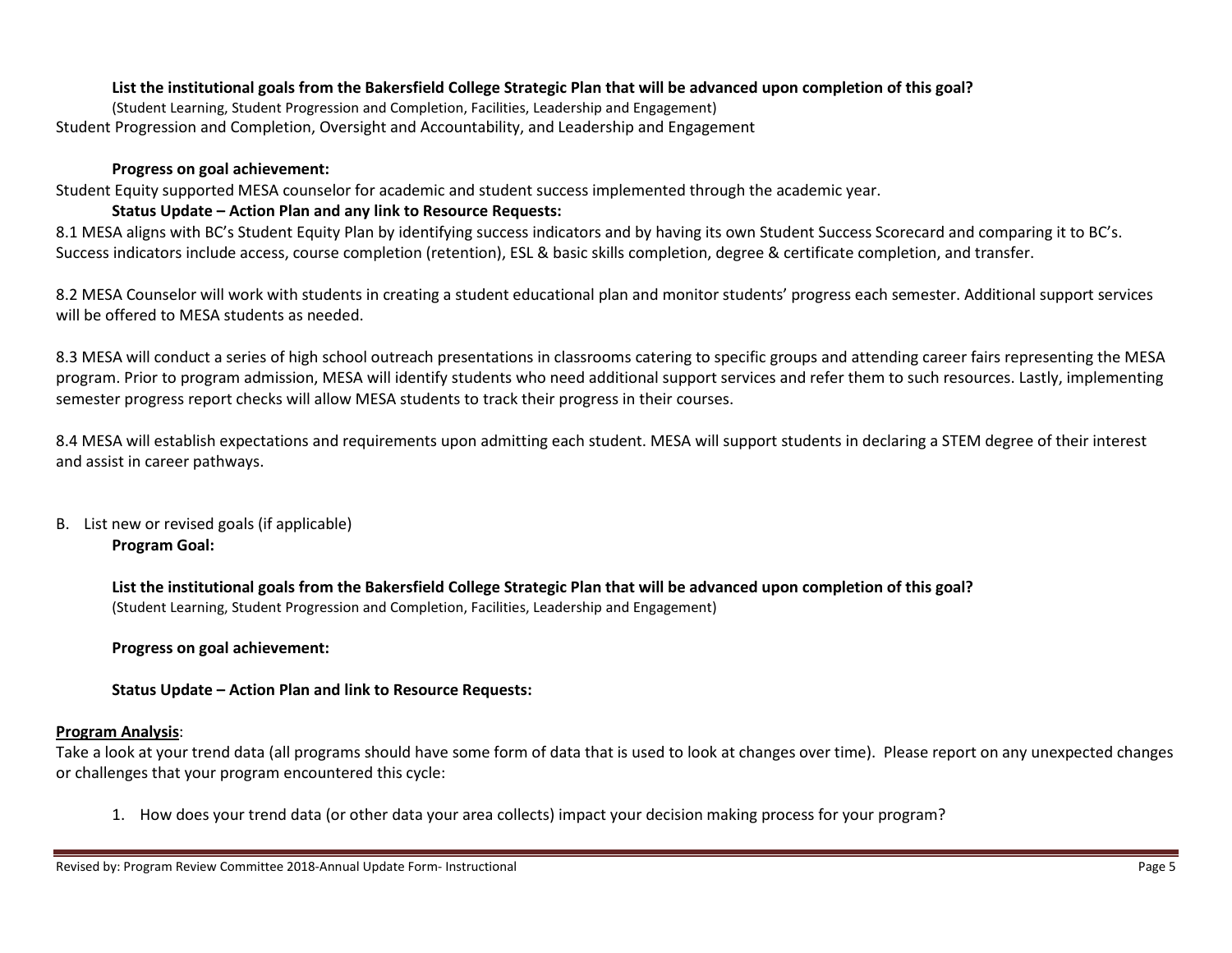MESA student performance data is pending from Institutional Research; the center has served over 1,700 students over the course of 4 weeks. These



- 2. Evidence of Program Dialog of data
	- o If you have had time to review and discuss your program's data with members of your department, attach documentation of your discussion. Documentation can come in the form of minutes from meetings or retreats, email dialog or any other ways that show substantive discussion.

Once data is obtained from IR, meeting will be conducted with MESA staff and MESA board.

- 3. Were there any changes to student demographics (age, gender, or ethnicity) for the past cycle? Waiting on IR for data.
- 4. Equity gaps
	- o Please look for large differences, or gaps, between top performing groups and others. Consider how you could identify the reasons behind these gaps, and if there changes that could be made to reduce them. For in depth review of equity issues, and on changes that are being made campus-wide, please refer to the current [Bakersfield College Student Equity Plan.](https://www.bakersfieldcollege.edu/sites/bakersfieldcollege.edu/files/2015-18_StudentEquityPlan.pdf)

The equity gaps between top performing groups and others are attributed to access to resources and exposure to opportunities. Changes could be made to close these gaps by:

- 1. Establishing exclusive study space
- 2. Additional support resources (staff members & tutors)
- 3. More faculty support/involvement within the study spaces (i.e. STEM center)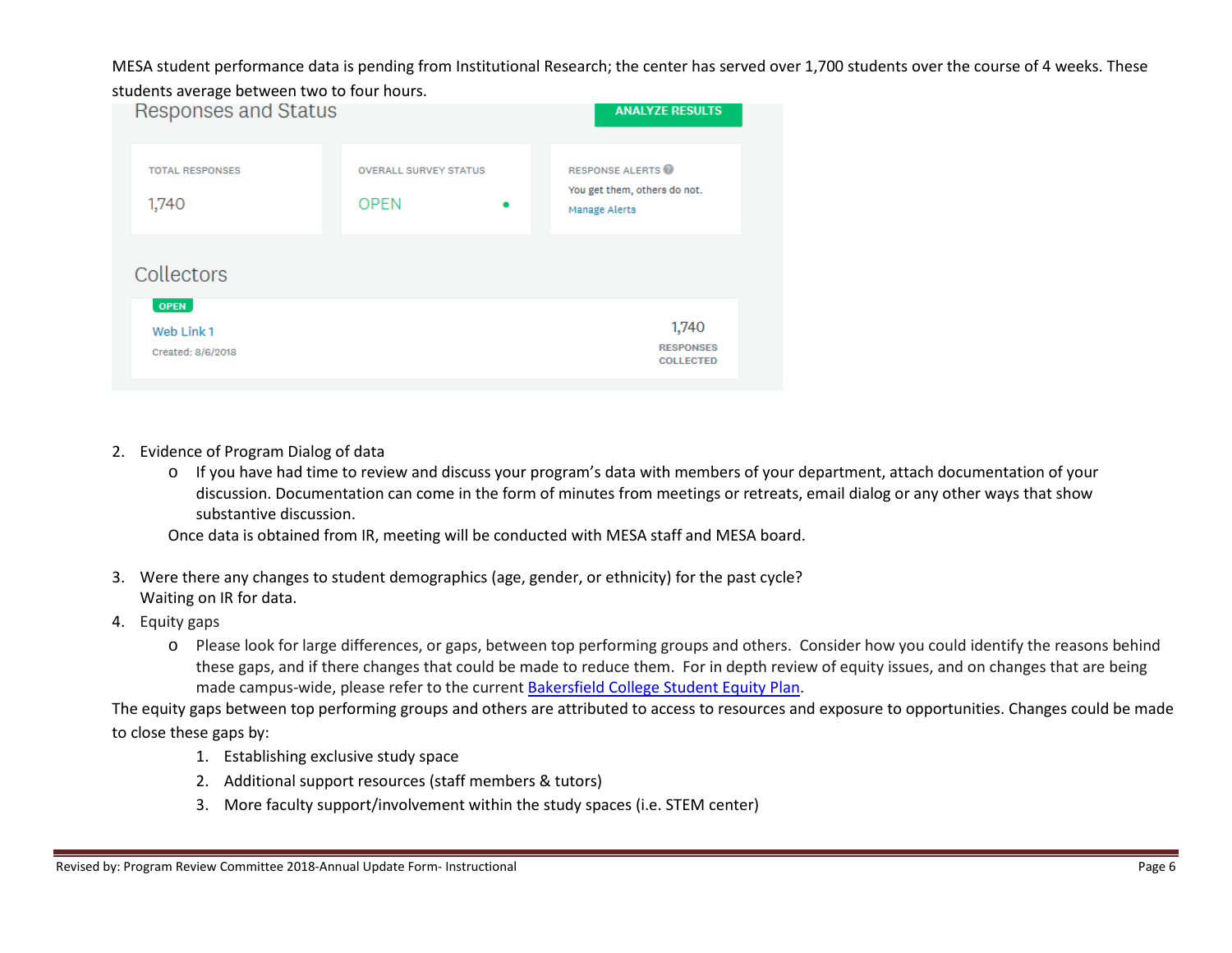5. Please describe any recent achievements of members of your area who have won awards or distinctions, new projects your area has implemented, professional development work, professional conference presentations or recently published work.

MESA program received the "Certificate of Appreciation" from the Beautiful Bakersfield, Greater Bakersfield Chamber of Commerce.

MESA attended the Hispanic Association of Colleges and Universities (HACU) conference

Currently facilitating AEWs (Academic Excellence Workshops) with STEM professionals, as opposed to student facilitators.

Eisenhower Transportation Fellowship Grant Awarded to Bakersfield College \$40,000 for possible fellowships up to 8 students.

6. The college has embarked on significant efforts such **as Guided Pathways, affinity groups** and **completion coaching communities** to improve the

success and completion rates of our students. Please describe what your program/department/office is doing to contribute to these efforts. MESA is a STEM guided pathway program that is consider to be an affinity group for students pursuing STEM majors that come from low socioeconomic backgrounds.

7. Explain your role if you are involved in Dual Enrollment, Inmate Education, or Rural Initiatives.

#### **Assessment Report - Annual Update**

- A. List your Administrative Unit Outcomes (AUOs)
	- a. Increase participation in academic support services, including Supplemental Instruction.
- B. How did your outcomes results inform your program planning?
	- a. MESA students have above a 90% retention and 77% success rate in courses
- C. How do the Administrative Unit Outcomes align with Institutional Learning Outcomes?
	- a. MESA has a commitment to provide a wholesome education that develops critical thinking and empowered learners, which aligns with institutional learning outcomes. MESA does this by offering Academic Excellence Workshops, and tutoring for STEM courses.

## **Analysis of Received Resources from Previous Cycle**

## **Discuss the type of resources you received and their Impact on program effectiveness?**

## **Facilities:**

*If your program received a building remodel or renovation, additional furniture or beyond routine maintenance, please explain how this request or requests impacts your program and helps contribute to student success.*

1: Space Allocation: The center has been impacted in the sense that an additional influx of Non-STEM and Non-MESA students have displaced current or potential MESA/STEM students. The program is unable to offer exclusivity in regards to center space and resources since the center is a shared space and thus open to everyone on campus, therefore limiting our program effectiveness.

- 2: Renovation
- 3: Furniture
- 4: Other
- 5: Beyond Routine Maintenance